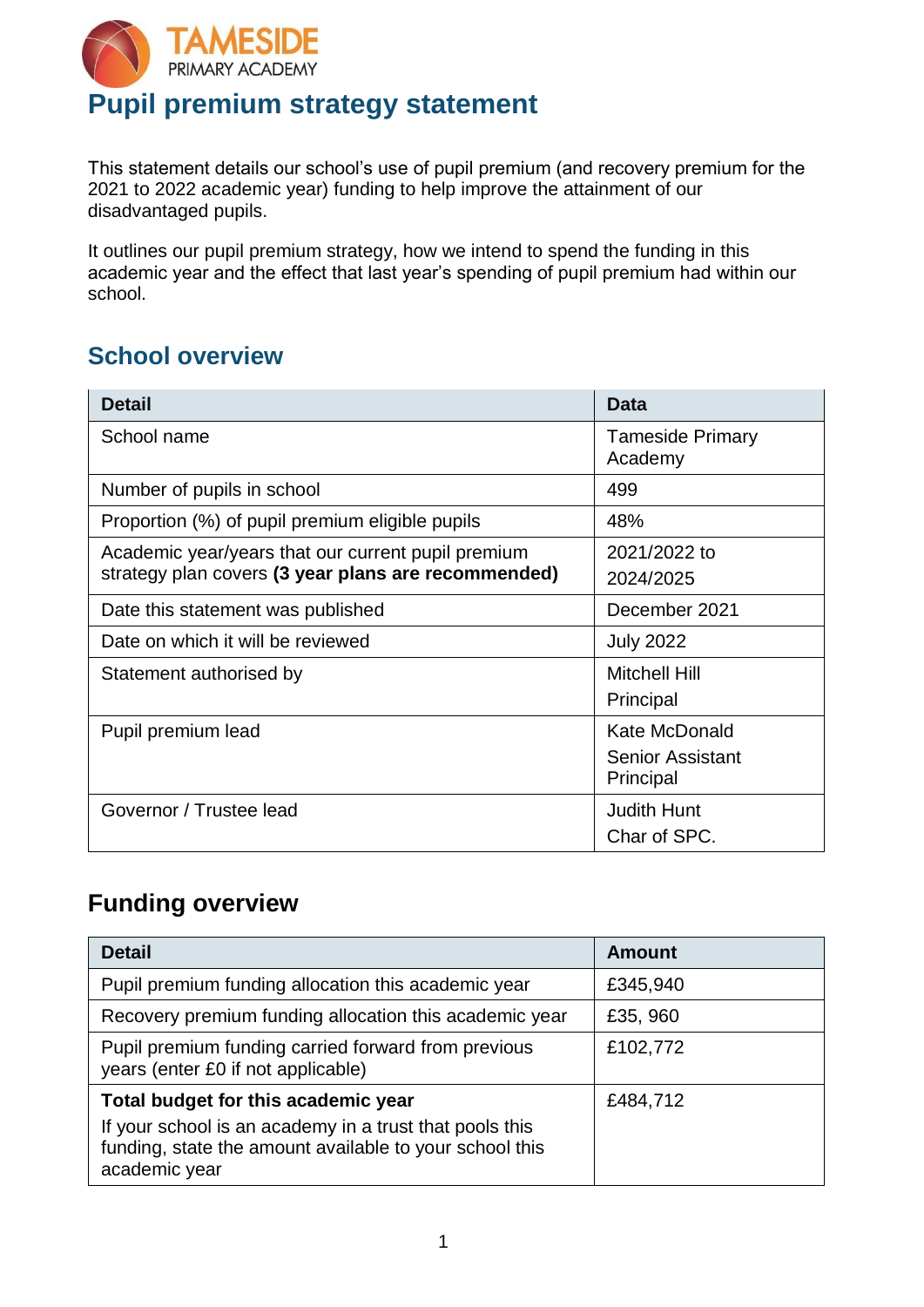

## **Statement of intent**

Our intention is that all pupils, irrespective of their background or the challenges they face, make good progress and achieve high attainment across all subject areas, especially reading Writing and Maths. The focus of our pupil premium strategy is to support disadvantaged pupils to achieve that goal, including progress for those who already attain to a high level across the curriculum.

We will consider the challenges faced by vulnerable pupils, such as those who have a social worker and young carers. The activity we have outlined in this statement is also intended to support their needs, regardless of whether they are disadvantaged or not.

Quality First Teaching is at the heart of our approach, with a focus on areas in which disadvantaged pupils require the most support. This is proven to have the greatest impact on closing the disadvantage attainment gap and at the same time will benefit the non-disadvantaged pupils in our school. Implicit in the intended outcomes detailed below, is the intention that non-disadvantaged pupils' attainment will be sustained and improved alongside progress for their disadvantaged peers.

Our strategy is also integral to wider school plans for education recovery, notably in its targeted support through the National Tutoring Programme for pupils whose education has been worst affected, including non-disadvantaged pupils.

Our approach will be responsive to common challenges and individual needs specific to Tameside Primary Academy, rooted in robust diagnostic assessment, not assumptions about the impact of disadvantage. The approaches we have adopted complement each other to help pupils excel. To ensure they are effective we will:

- ensure disadvantaged pupils are challenged in the work that they're set
- act early to intervene at the point need is identified
- adopt a whole school approach in which all staff take responsibility for disadvantaged pupils' outcomes and raise expectations of what they can achieve

# **Challenges**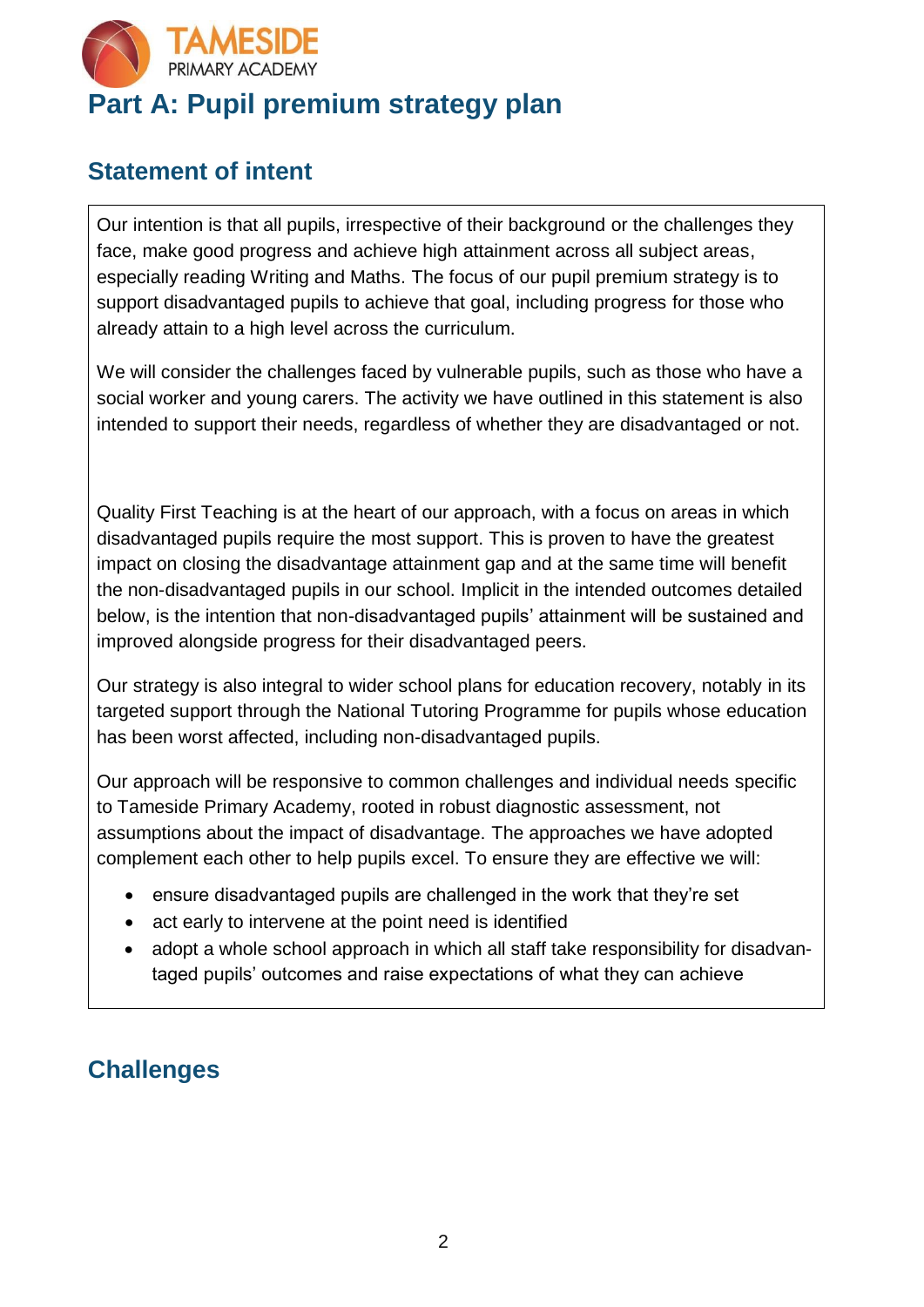

This details the key challenges to achievement that we have identified among our disadvantaged pupils.

| <b>Challenge</b><br>number | <b>Detail of challenge</b>                                                                                                                                                                                                                                                                                                             |
|----------------------------|----------------------------------------------------------------------------------------------------------------------------------------------------------------------------------------------------------------------------------------------------------------------------------------------------------------------------------------|
| 1                          | Assessments, observations, and discussions with pupils suggest disad-<br>vantaged pupils generally have greater difficulties with phonics than<br>their peers. This negatively impacts their development as readers.<br>There is also a lack of opportunities for children to read at home.                                            |
| $\overline{2}$             | Assessment data, observations, and discussions with teachers and sen-<br>ior leaders suggests that Reading, Writing and Maths data of disadvan-<br>taged pupils falls below national standards across both key stages.                                                                                                                 |
| 3                          | Due to lockdowns and external poverty levels, disadvantaged children<br>do not get the opportunity to enrich their life and cultural opportunities<br>by visiting landmarks, having outside speakers etc This has resulted in<br>knowledge gaps and lower aspirations.                                                                 |
| $\overline{4}$             | Due to lack of social interaction and socioeconomic factors, our disad-<br>vantaged children lack key communication skills in oracy. Visits from the<br>school improvement advisor shows a lack of rich language being used<br>in EYFS and also in higher year groups.                                                                 |
| 5                          | Our assessments (including wellbeing survey), observations and discus-<br>sions with pupils and families have identified social and emotional is-<br>sues for many pupils and a lack of enrichment opportunities during<br>school closure. These challenges particularly affect disadvantaged pu-<br>pils, including their attainment. |
|                            | Teacher referrals for support have markedly increased during the pan-<br>demic. The number of SEMH SEND concerns have increased - over a<br>quarter of our total SEND.                                                                                                                                                                 |
| 6                          | Our attendance data over the last 2 years indicates that attendance<br>among disadvantaged pupils has been between 5% lower than for non-<br>disadvantaged pupils.                                                                                                                                                                     |
|                            | 9% of disadvantaged pupils have been 'persistently absent' compared<br>to 4% of their peers during that period. Our assessments and observa-<br>tions indicate that absenteeism is negatively impacting disadvantaged<br>pupils' progress.                                                                                             |
| 7                          | The local area has high depravation and also high levels of unemploy-<br>ment. This links in with low education levels and aspiration levels of the<br>local community.                                                                                                                                                                |
| 8                          | Children lack behavior for learning across the Academy. Children do<br>not always have the levels of diligence in which to apply to learning in<br>classrooms.                                                                                                                                                                         |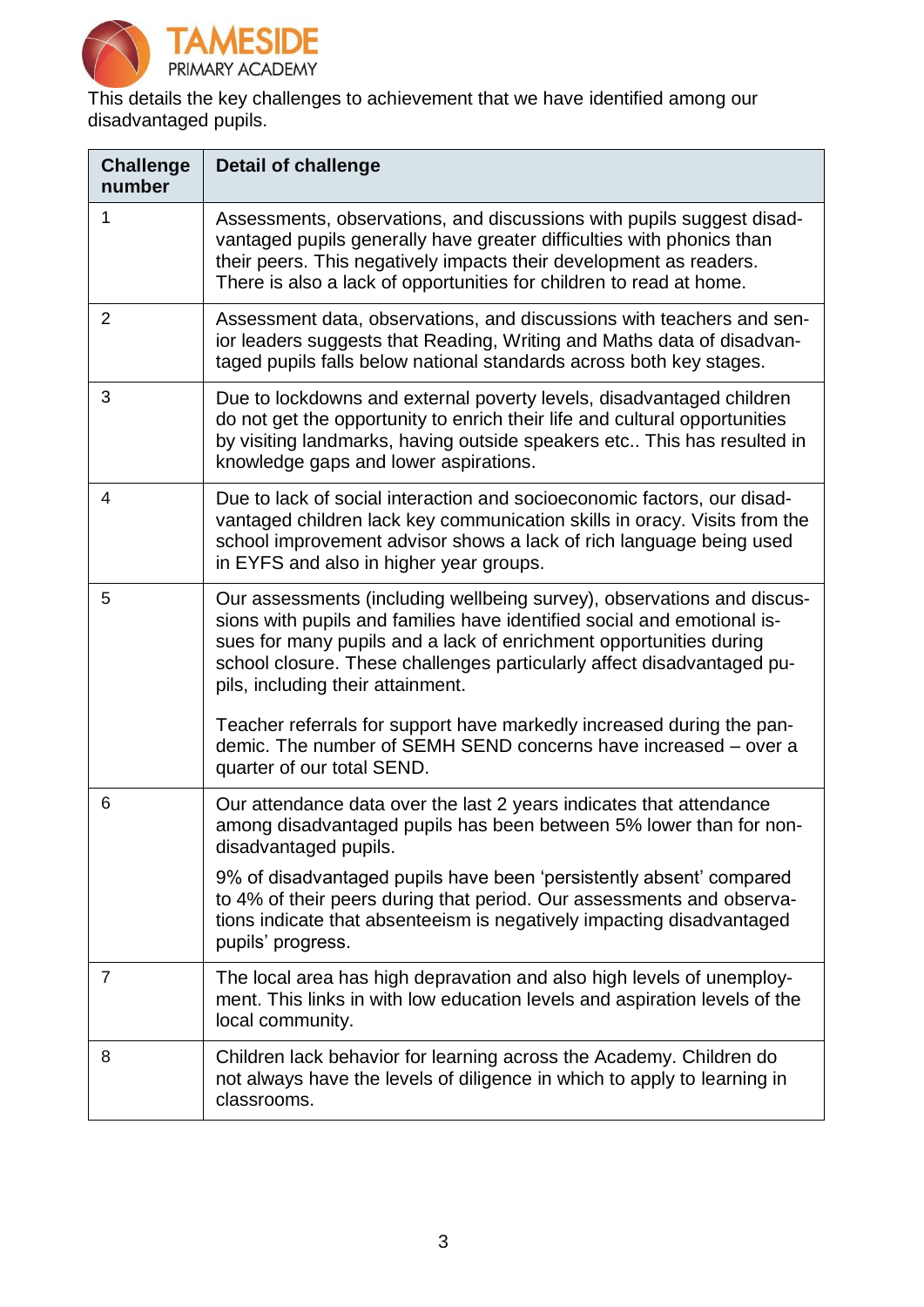

#### **Intended outcomes**

This explains the outcomes we are aiming for **by the end of our current strategy plan**, and how we will measure whether they have been achieved.

| <b>Intended outcome</b>                                                                                                       | <b>Success criteria</b>                                                                                                                                                                                                                                                                                                                  |
|-------------------------------------------------------------------------------------------------------------------------------|------------------------------------------------------------------------------------------------------------------------------------------------------------------------------------------------------------------------------------------------------------------------------------------------------------------------------------------|
| Improved oral<br>language skills and<br>vocabulary among<br>disadvantaged pupils.                                             | Assessments and observations indicate significantly im-<br>proved oral language among disadvantaged pupils. This is<br>evident when triangulated with other sources of evidence,<br>including engagement in lessons, book scrutiny and ongo-<br>ing formative assessment.                                                                |
| Improved reading<br>attainment among<br>disadvantaged pupils.                                                                 | KS2 reading outcomes in 2021/22 show that more than<br>75% of disadvantaged pupils met the expected standard.<br>Improvement in disadvantaged pupils passing phonics<br>assessments in KS1                                                                                                                                               |
| Improved attainment<br>for disadvantaged<br>pupils at the end of<br>KS1 and KS2 in RW<br>and M                                | KS1 and KS2 outcomes in 2021/22 show that more than<br>65% of disadvantaged pupils met the expected standard in<br>Reading, writing and Maths combined.                                                                                                                                                                                  |
| To achieve and sustain<br>improved wellbeing for<br>all pupils in our school,<br>particularly our<br>disadvantaged pupils.    | Sustained high levels of wellbeing from 2021/22 demon-<br>strated by:<br>qualitative data from student voice, student and parent<br>$\bullet$<br>surveys and teacher observations<br>a significant increase in participation in enrichment ac-<br>tivities, particularly among disadvantaged pupils<br>Gaining of wellbeing charter mark |
| To achieve and sustain<br>improved attendance<br>and punctuality for all<br>pupils, particularly our<br>disadvantaged pupils. | Sustained high attendance from 2021/22 demonstrated by:<br>the overall absence rate for all pupils being no more<br>$\bullet$<br>than 10%, and the attendance gap between disadvan-<br>taged pupils and their non-disadvantaged peers being<br>reduced by 5%.                                                                            |
| Improved cultural<br>awareness by giving<br>children opportunities                                                            | Children to improve aspirations by attending trips linked to<br>the curriculum to raise aspirations and fill in knowledge<br>gaps.                                                                                                                                                                                                       |
| Improve aspirations of<br>parents                                                                                             | Parents to engage with the curriculum and school to im-<br>prove their subject knowledge and aspirations.                                                                                                                                                                                                                                |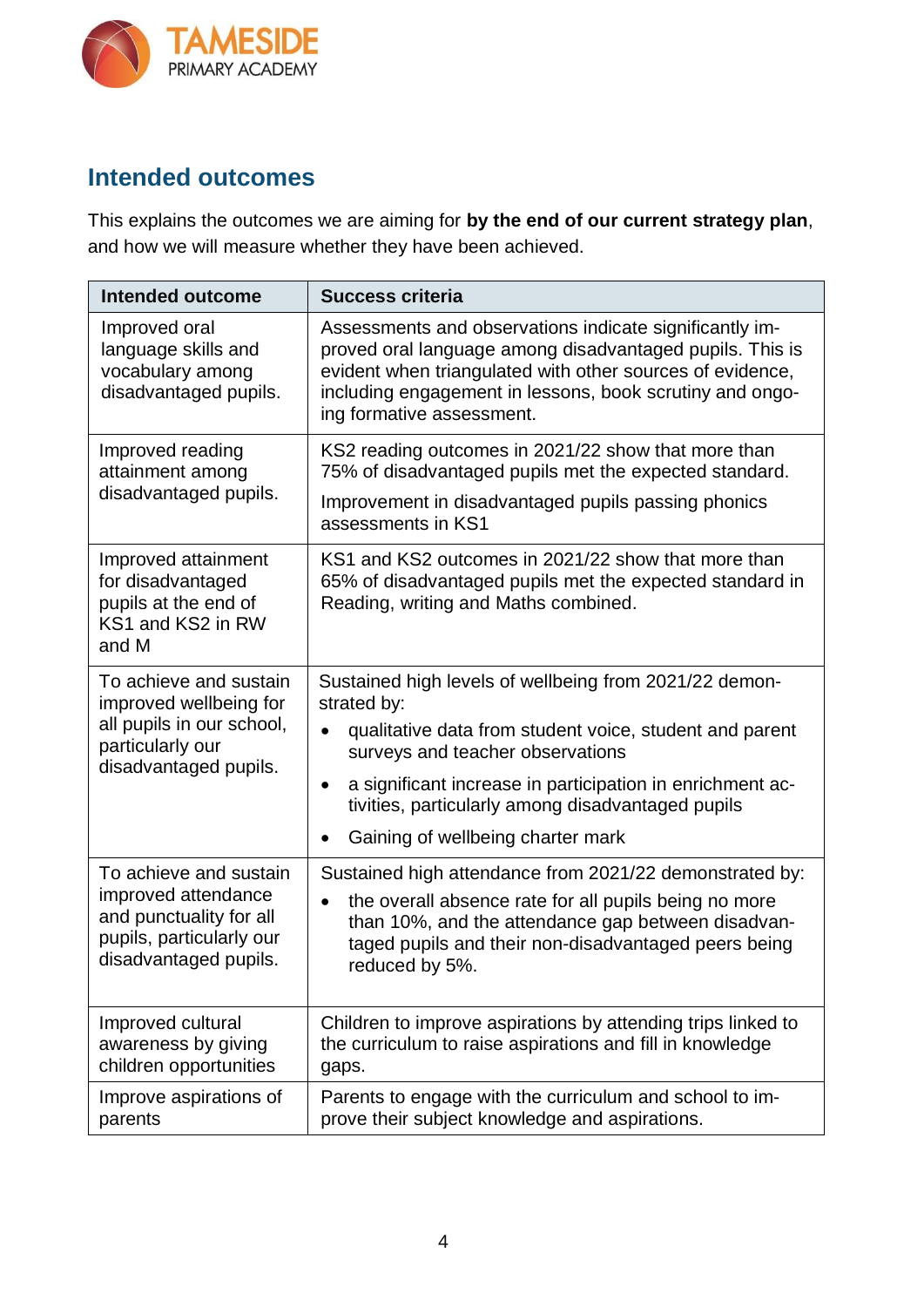

# **Activity in this academic year**

This details how we intend to spend our pupil premium (and recovery premium funding) **this academic year** to address the challenges listed above.

#### **Teaching (for example, CPD, recruitment and retention)**

Budgeted cost: **£22,500**

| <b>Activity</b>                                                                                                                                                   | <b>Evidence that supports this</b><br>approach                                                                                                                                                                                                                                                                                                               | <b>Challenge</b><br>number(s)<br>addressed |
|-------------------------------------------------------------------------------------------------------------------------------------------------------------------|--------------------------------------------------------------------------------------------------------------------------------------------------------------------------------------------------------------------------------------------------------------------------------------------------------------------------------------------------------------|--------------------------------------------|
| Purchase of standardised<br>diagnostic assessments.<br>Training for staff to ensure<br>assessments are interpreted<br>and administered correctly.                 | Standardised tests can provide reliable<br>insights into the specific strengths and<br>weaknesses of each pupil to help<br>ensure they receive the correct<br>additional support through interventions<br>or teacher instruction:<br>Standardised tests   Assessing and<br><b>Monitoring Pupil Progress   Education</b><br><b>Endowment Foundation   EEF</b> | 1,2<br>£5,000                              |
| <b>GL</b> assessment                                                                                                                                              | Standardised tests give good<br>diagnostic evidence to support<br>teaching and learning due to gaps<br>being identified.<br>Screener diagnostic<br>Properties of commercial tests in the<br>EEF   EEF<br>(educationendowmentfoundation.org.u<br>$\mathsf{k}$                                                                                                 | £500<br>1,2                                |
| Embed Rocket Phonics - a<br><b>DfE</b> validated Systematic<br><b>Synthetic Phonics pro-</b><br>gramme to secure stronger<br>phonics teaching for all pu-<br>pils | Phonics approaches have a strong<br>evidence base that indicates a positive<br>impact on the accuracy of word reading<br>(though not necessarily<br>comprehension), particularly for<br>disadvantaged pupils:<br><b>Phonics   Toolkit Strand   Education</b><br><b>Endowment Foundation   EEF</b>                                                            | 1<br>£5,000                                |
| Supporting early reading                                                                                                                                          | Supporting early reading develops<br>oracy, reading and communication.<br>Nursery library and hope readers<br>https://educationendowmentfoundation.<br>org.uk/education-evidence/guidance-<br>reports/literacy-early-<br>years?utm_source=/education-<br>evidence/guidance-reports/literacy-<br>early-                                                       | 1,2,8<br>£5000                             |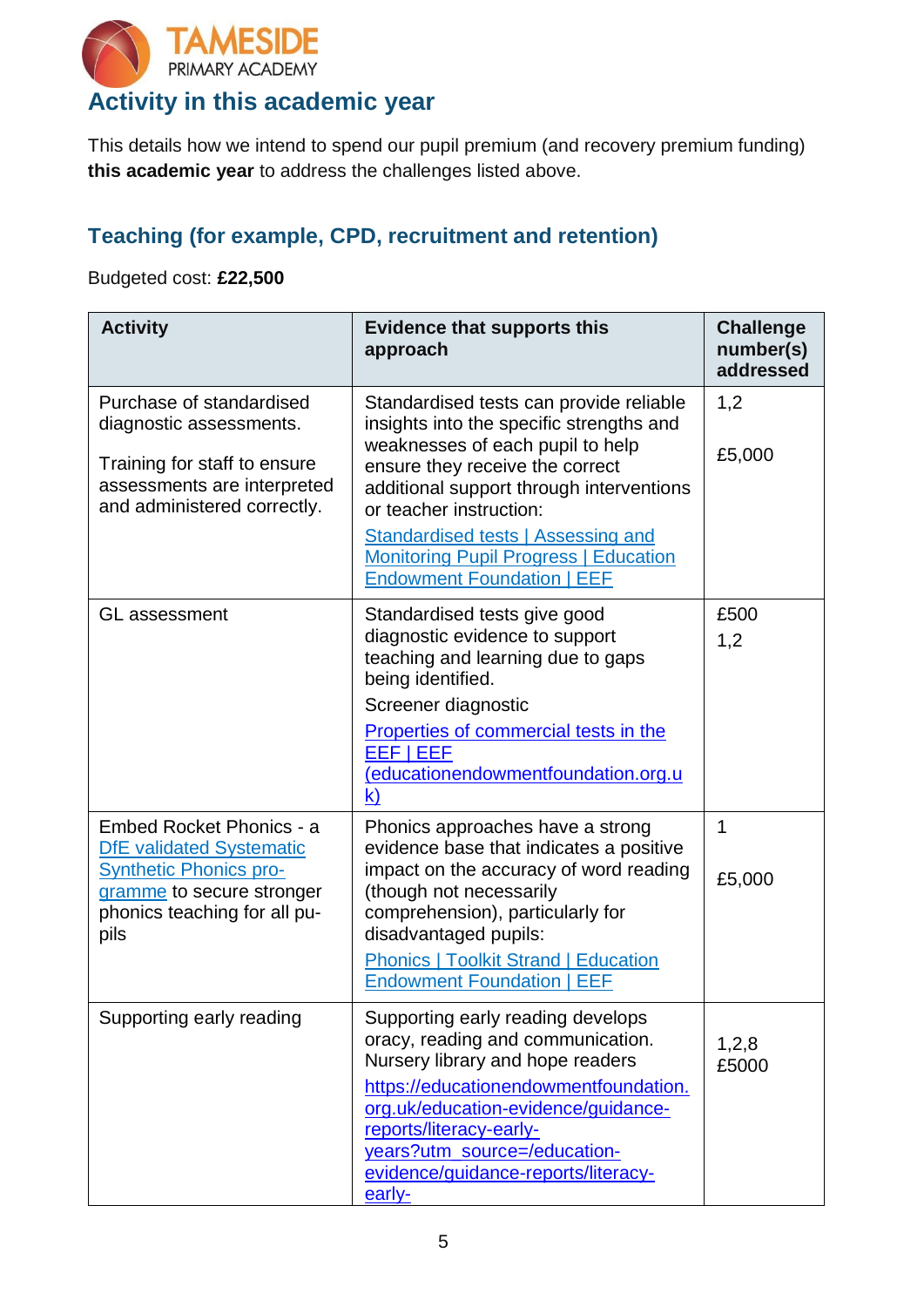

|                                                                                                            | years&utm_medium=search&utm_cam<br>paign=site_search&search_term=early<br>%20reading                                                                                                                                                                                                                                                                                                                                                                                                                                                                                                                                                              |                         |
|------------------------------------------------------------------------------------------------------------|---------------------------------------------------------------------------------------------------------------------------------------------------------------------------------------------------------------------------------------------------------------------------------------------------------------------------------------------------------------------------------------------------------------------------------------------------------------------------------------------------------------------------------------------------------------------------------------------------------------------------------------------------|-------------------------|
| To improve the skillset and<br>effectiveness of classroom<br>support members                               | Classroom support members being<br>used effectively is a valuable resource.<br>Research suggests that systematically<br>planning in for extra adults being used<br>improves attainment levels.<br><b>MITA training rust support Marie Miles</b><br>support<br>https://educationendowmentfoundation.<br>org.uk/news/eef-blog-maximising-the-<br>impact-of-teaching-assistants-in-the-<br>classroom-exploring-the-<br>evidence?utm_source=/news/eef-blog-<br>maximising-the-impact-of-teaching-<br>assistants-in-the-classroom-exploring-<br>the-<br>evidence&utm_medium=search&utm_c<br>ampaign=site_search&search_term=cl<br>assroom%20assistants | $\overline{2}$<br>£2000 |
| To support bespoke CPD for<br>teachers to adapt the curric-<br>ulum for our most disadvan-<br>taged pupils | Systematically and strategically<br>implementing staff CPD improves the<br>pedagogy and rates of attainment for<br>learners.<br>https://educationendowmentfoundation.<br>org.uk/education-evidence/evidence-<br>reviews/teacher-professional-<br>development-characteristics                                                                                                                                                                                                                                                                                                                                                                      | 2<br>£2000              |
| To improve the AfL of all<br>teachers                                                                      | Systematically and strategically<br>implementing staff CPD improves the<br>pedagogy and rates of attainment for<br>learners.<br>https://educationendowmentfoundation.<br>org.uk/education-evidence/evidence-<br>reviews/teacher-professional-<br>development-characteristics                                                                                                                                                                                                                                                                                                                                                                      | $\overline{2}$<br>£3000 |

### **Targeted academic support (for example, tutoring, one-to-one support structured interventions)**

Budgeted cost: **£349,000**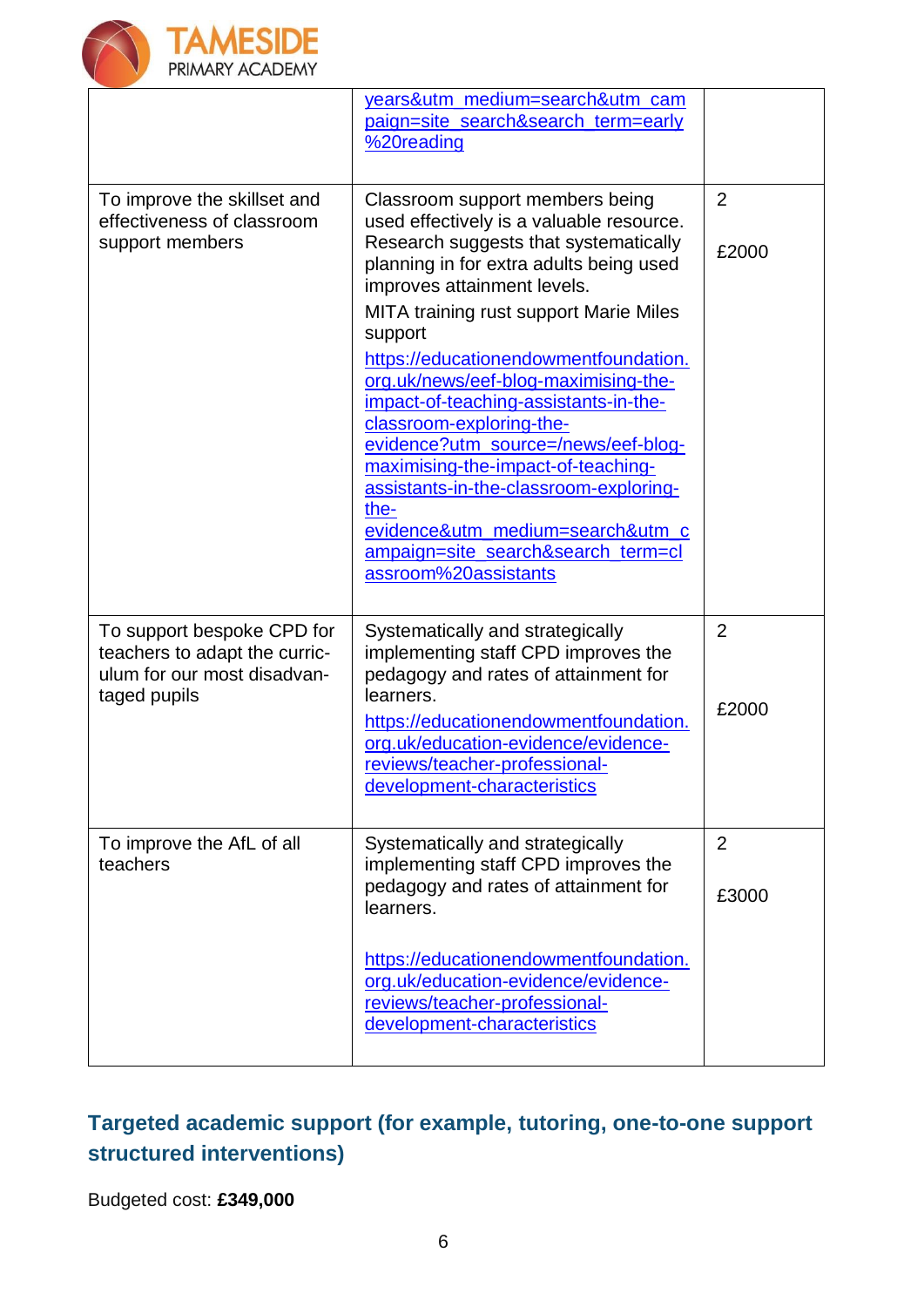



| <b>Activity</b>                                                                                                                                                     | Evidence that supports this approach                                                                                                                                                                                                                                                                                                                                                                                                             | <b>Challenge</b><br>number(s)<br>addressed |
|---------------------------------------------------------------------------------------------------------------------------------------------------------------------|--------------------------------------------------------------------------------------------------------------------------------------------------------------------------------------------------------------------------------------------------------------------------------------------------------------------------------------------------------------------------------------------------------------------------------------------------|--------------------------------------------|
| Additional staffing and<br>interventions                                                                                                                            | Staff deployed to support Early help of<br>families and reduce the amount of<br>safeguarding active cases. Nurture and<br>other social/emotional interventions used to<br>support children. Use of the outdoor<br>environment to support small group<br>intervention and academic mentoring. All of<br>these will support pupil attainment.<br>https://educationendowmentfoundation.org.<br>uk/education-evidence/guidance-<br>reports/behaviour | 5<br>£180,000                              |
| SLT support to focus on<br>curriculum enrichment                                                                                                                    | Improve provision for the 'most'<br>disadvantaged children for example<br>integrating the use of the Birmingham<br>Hippodrome, whole school outside visitors<br>into the curriculum to raise aspirations.<br>Support children in the curriculum with<br>experiences to engage and excel.<br>https://www.proquest.com/openview/ef1bb<br>5f9473c1444321b3b7316788f32/1.pdf?pq-<br>origsite=gscholar&cbl=25066                                      | $\overline{7}$<br>£10,000                  |
| Purchase resources to<br>improve listening,<br>narrative and vocabulary<br>skills for disadvantaged<br>pupils who have<br>relatively low spoken<br>language skills. | Oral language interventions can have a<br>positive impact on pupils' language skills.<br>Approaches that focus on speaking,<br>listening and a combination of the two<br>show positive impacts on attainment:<br>Oral language interventions   EEF<br>(educationendowmentfoundation.org.uk)                                                                                                                                                      | 4<br>£2000                                 |
| <b>Support Nurture facilities</b><br>so that sessions can be<br>delivered in school.                                                                                | Provide additional support for children who<br>are SEND for SEMH or at risk of exclusion<br>and work alongside SLT /staff to improve<br>outcomes of particular children.<br>https://educationendowmentfoundation.org.<br>uk/education-evidence/guidance-<br>reports/behaviour                                                                                                                                                                    | 5<br>£5000                                 |
| Support and improve<br>Forest/outdoor learning<br>facilities so that<br>academic mentoring                                                                          | Provide additional support for children who<br>are SEND for SEMH or at risk of exclusion<br>and work alongside SLT / staff to improve<br>outcomes of particular children.                                                                                                                                                                                                                                                                        | 5<br>£5000                                 |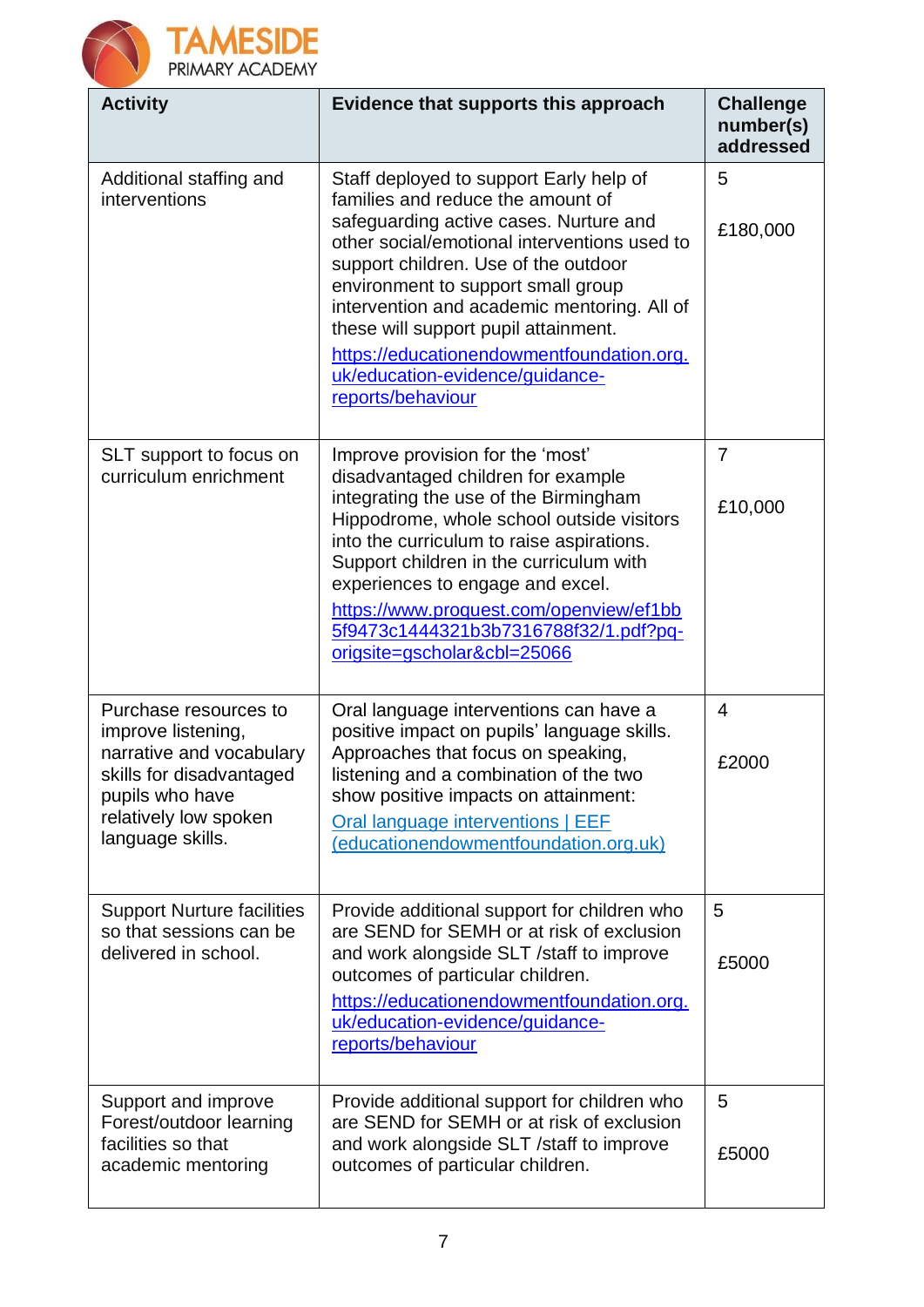



| services can be<br>delivered effectively.                                                                                 | https://educationendowmentfoundation.org.<br>uk/education-evidence/guidance-<br>reports/behaviour                                                                                                                                                                                                                                                                              |                           |
|---------------------------------------------------------------------------------------------------------------------------|--------------------------------------------------------------------------------------------------------------------------------------------------------------------------------------------------------------------------------------------------------------------------------------------------------------------------------------------------------------------------------|---------------------------|
| To provide Subsidised<br>educational visits,<br>visitors and residential<br>trips for all children                        | School to subsidise trips and costs to<br>remove financial barrier. School to also<br>provide a broader range of experiences<br>and opportunities, especially for the 'most'<br>disadvantaged.<br>https://www.proquest.com/openview/ef1bb<br>5f9473c1444321b3b7316788f32/1.pdf?pq-<br>origsite=gscholar&cbl=25066                                                              | 3<br>£30,000              |
| To support the<br>purchasing of assisted<br>technology                                                                    | To purchase<br>Reading pens x<br>Laptops for children with specific learning<br>difficulties x 10<br>Recordable whiteboards 210<br>https://educationendowmentfoundation.org.<br>uk/education-evidence/guidance-<br>reports/digital?utm_source=/education-<br>evidence/guidance-<br>reports/digital&utm_medium=search&utm<br>campaign=site_search&search_term=asse<br>ssment    | £10,000                   |
| <b>Additional phonics</b><br>sessions targeted at<br>disadvantaged pupils<br>who require further<br>phonics support.      | Phonics approaches have a strong<br>evidence base indicating a positive impact<br>on pupils, particularly from disadvantaged<br>backgrounds. Targeted phonics<br>interventions have been shown to be more<br>effective when delivered as regular<br>sessions over a period up to 12 weeks:<br><b>Phonics   Toolkit Strand   Education</b><br><b>Endowment Foundation   EEF</b> | 2,4<br>£14,000            |
| Additional speech and<br>communication sessions<br>targeted at<br>disadvantaged pupils<br>who require further<br>support. | Speech and communication interventions<br>when taught early and well have a positive<br>impact on the C and L of learners:<br><b>Phonics   Toolkit Strand   Education En-</b><br>dowment Foundation   EEF                                                                                                                                                                      | $\overline{4}$<br>£14,000 |
| <b>Increased Murray Hall</b>                                                                                              | Increased capacity for Murray Hall.<br>Research suggest children can self<br>regulate their feelings and emotions if<br>taught systematically.                                                                                                                                                                                                                                 | 5<br>£9,000               |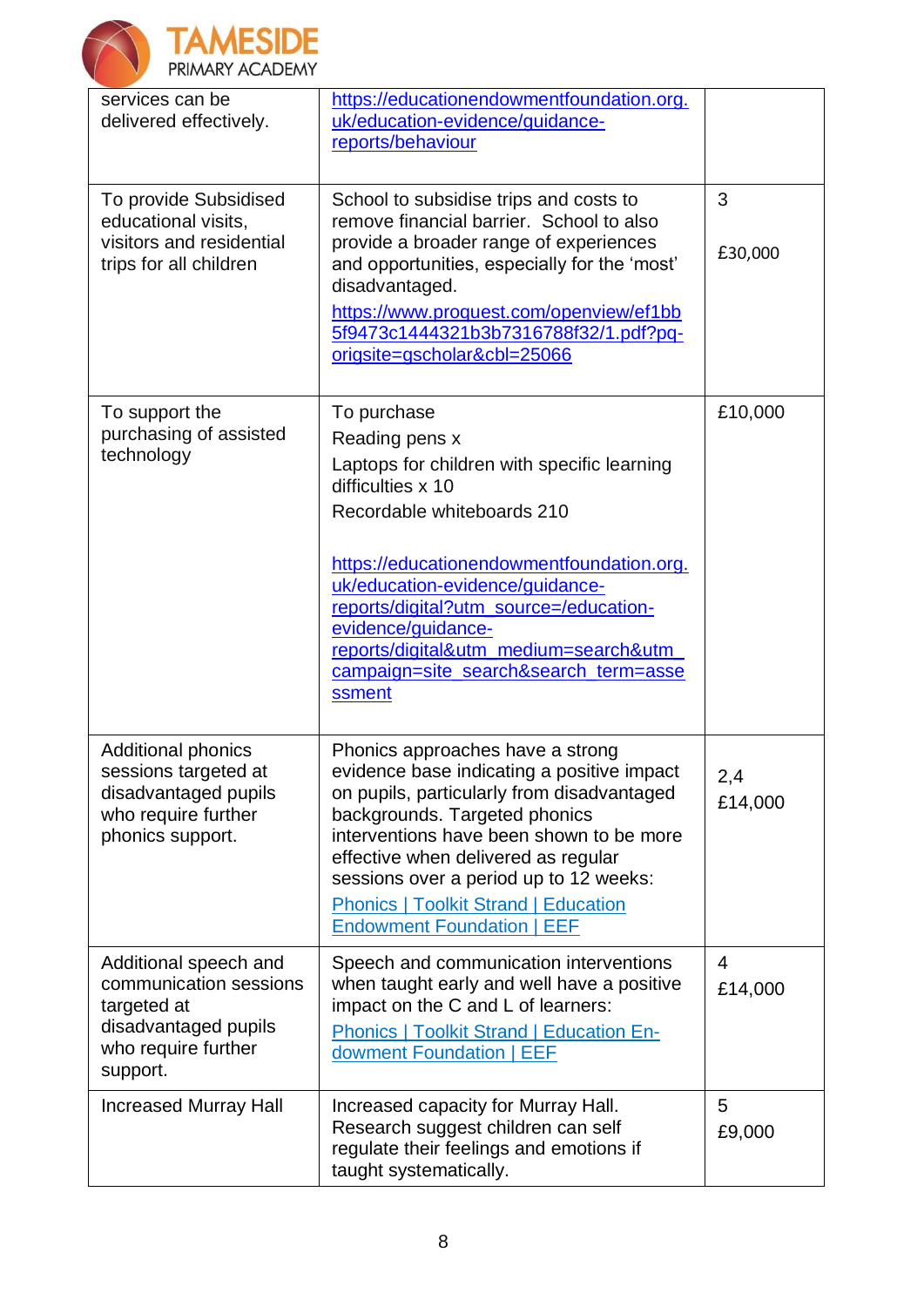

|                               | https://educationendowmentfoundation.org.<br>uk/education-evidence/guidance-<br>reports/primary-<br>sel?utm_source=/education-<br>evidence/guidance-reports/primary-<br>sel&utm_medium=search&utm_campaign=<br>site_search&search_term=vis                                                                                                               |                  |
|-------------------------------|----------------------------------------------------------------------------------------------------------------------------------------------------------------------------------------------------------------------------------------------------------------------------------------------------------------------------------------------------------|------------------|
| Disadvantaged send<br>teacher | Intervention teacher to be used to support<br>the delivery of interventions across the<br>school $-1$ in each key stage $-$ to support<br>the teaching of the most disadvantaged.<br><b>Teaching Assistant Interventions   EEF</b><br>(educationendowmentfoundation.org.uk)<br><b>Small group tuition   EEF</b><br>(educationendowmentfoundation.org.uk) | 1,2,3<br>£70,000 |

## **Wider strategies (for example, related to attendance, behaviour, wellbeing)**

Budgeted cost: **£67,500**

| <b>Activity</b>                                                                                                                                                 | <b>Evidence that supports this</b><br>approach                                                                                                                                                                                       | <b>Challenge</b><br>number(s)<br>addressed |
|-----------------------------------------------------------------------------------------------------------------------------------------------------------------|--------------------------------------------------------------------------------------------------------------------------------------------------------------------------------------------------------------------------------------|--------------------------------------------|
| Whole staff training on behavior<br>management through de-escalation<br>with the aim of developing our<br>school ethos and improving behavior<br>across school. | Both targeted interventions and<br>universal approaches can have<br>positive overall effects:<br><b>Behaviour interventions   EEF</b><br>(educationendowmentfoundatio<br><u>n.org.uk)</u>                                            | 8<br>£2000                                 |
| To provide Attendance incentives to<br>improve attendance                                                                                                       | Incentives and rewards are<br>proven to support attendance                                                                                                                                                                           | 6                                          |
| School to pay for certificates and<br>sustainable reading rewards linked<br>to attendance and punctuality.                                                      | rates in schools.<br>School to pay for certificates<br>and sustainable reading<br>rewards linked to attendance<br>and punctuality. Having a<br>consistent whole school policy<br>and procedures supports<br>attendance improvements. | £10,000                                    |
|                                                                                                                                                                 | https://educationendowmentfou<br>ndation.org.uk/education-<br>evidence/evidence-<br>reviews/attendance-<br>interventions-rapid-evidence-                                                                                             |                                            |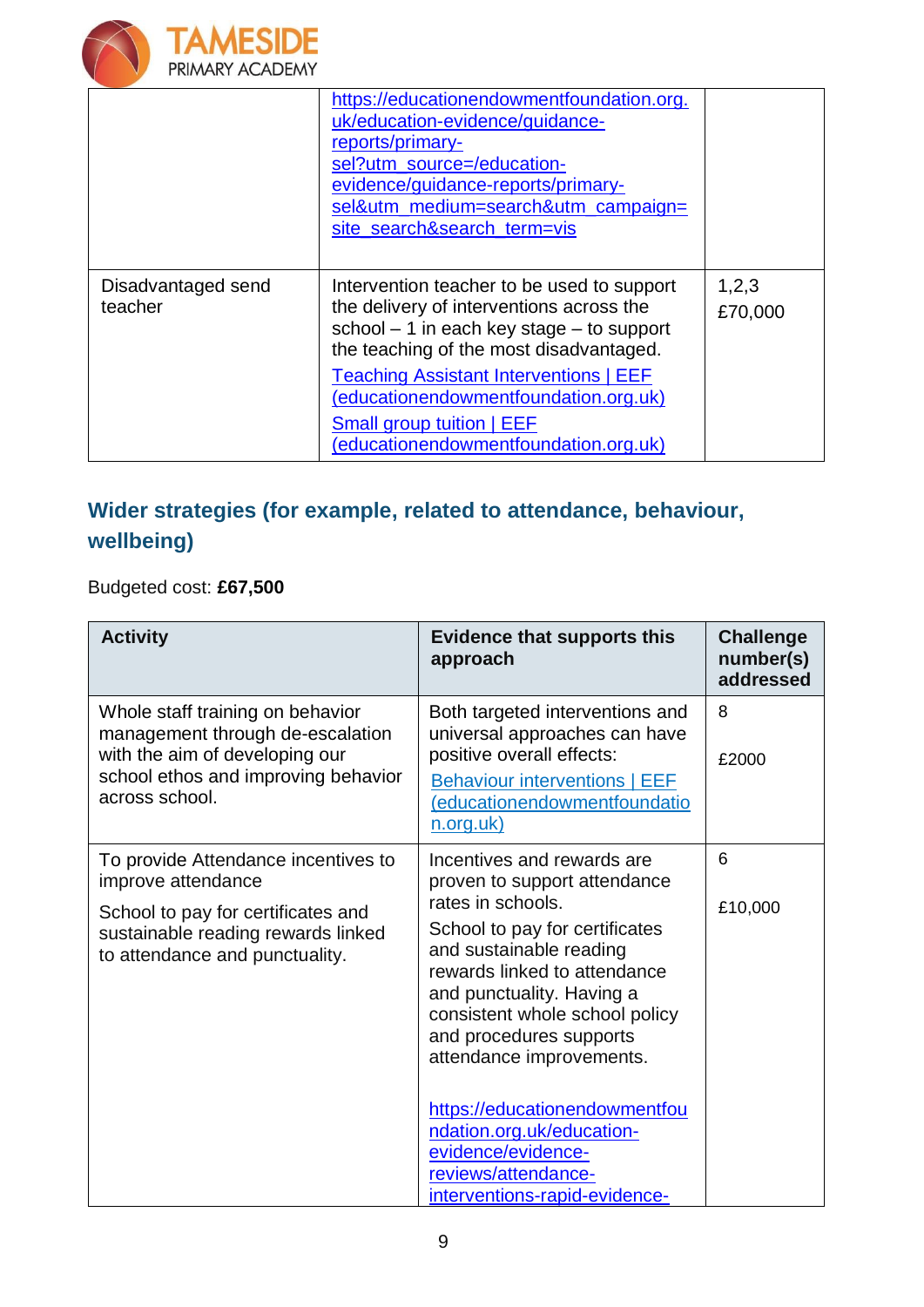

|                                                                                                                                      | assessment?utm_source=/educ<br>ation-evidence/evidence-<br>reviews/attendance-<br>interventions-rapid-evidence-<br>assessment&utm_medium=sea<br>rch&utm_campaign=site_searc<br>h&search_term=attendance                                                                                                                                   |                 |
|--------------------------------------------------------------------------------------------------------------------------------------|-------------------------------------------------------------------------------------------------------------------------------------------------------------------------------------------------------------------------------------------------------------------------------------------------------------------------------------------|-----------------|
| To provide Provision of breakfast<br>and after school care/clubs for<br>children across the school                                   | After school clubs can improve<br>self esteem and aspirations of<br>children. It also a good way to<br>improve well being.<br>The most disadvantaged<br>children to be supported.                                                                                                                                                         | 6,7,<br>£10,000 |
| To provide the Pastoral and<br>safeguarding continued professional<br>development so that disadvantaged<br>children can be supported | https://educationendowmentfou<br>ndation.org.uk/education-<br>evidence/evidence-<br>reviews/teachers-continuing-<br>professional-<br>development?utm_source=/edu<br>cation-evidence/evidence-<br>reviews/teachers-continuing-<br>professional-<br>development&utm_medium=se<br>arch&utm_campaign=site_sear<br>ch&search_term=professional | 5,7,8<br>£5000  |
| Invest in SEMH and well being<br>services to support our most<br>disadvantaged children                                              | Children's SEMH and well<br>being has been adversely<br>effected during the pandemic.<br>https://educationendowmentfou                                                                                                                                                                                                                    | 5,7,8<br>£9000  |
|                                                                                                                                      | ndation.org.uk/education-<br>evidence/guidance-<br>reports/behaviour<br>https://educationendowmentfou<br>ndation.org.uk/education-<br>evidence/guidance-<br>reports/primary-<br>sel?utm_source=/education-<br>evidence/guidance-<br>reports/primary-<br>sel&utm_medium=search&utm<br>campaign=site_search&searc<br>h term=vis             |                 |
| Invest in achieving the Wellbeing<br>charter mark                                                                                    | Children's SEMH and well<br>being has been adversely<br>effected during the pandemic                                                                                                                                                                                                                                                      | 5,7,8           |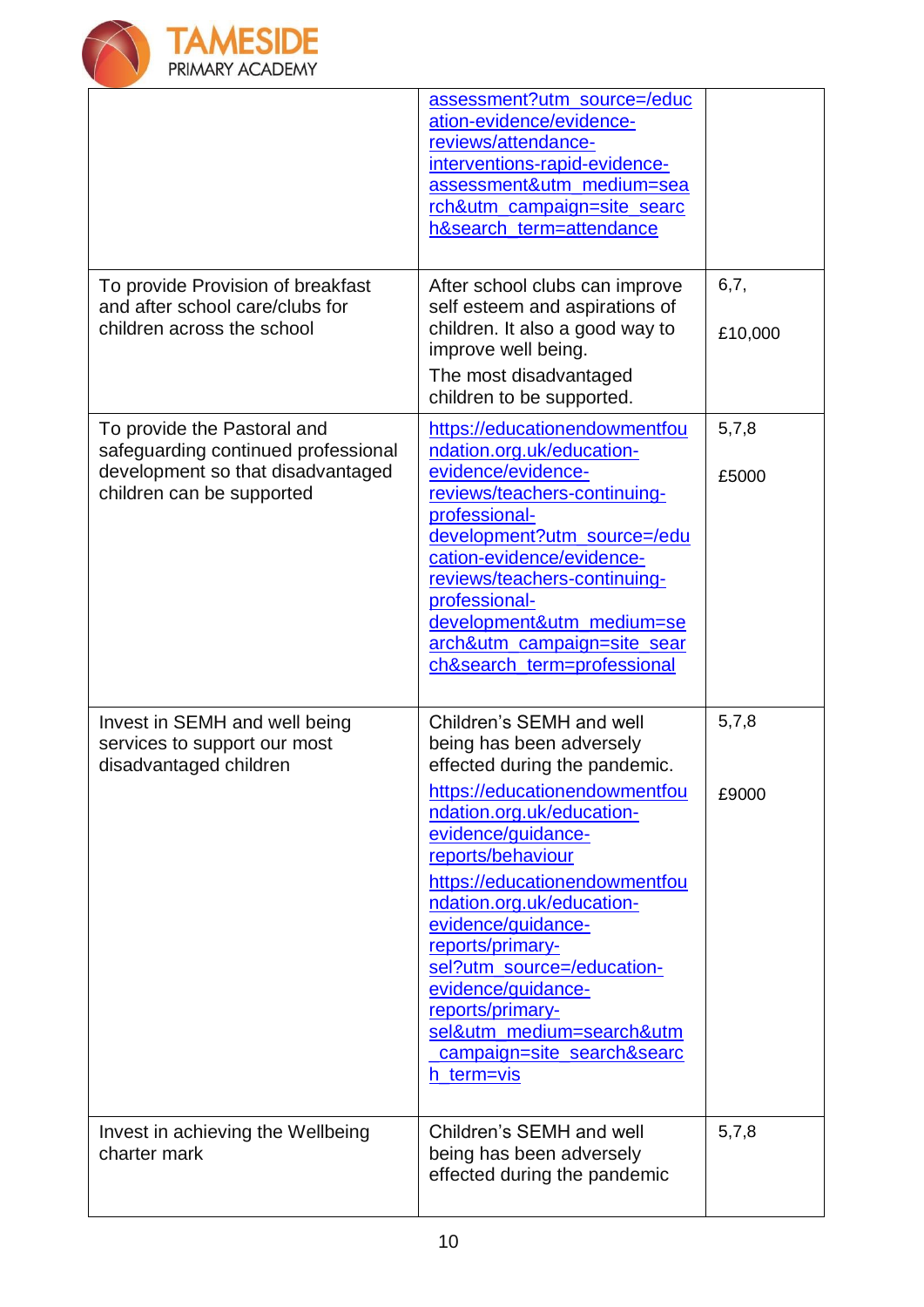

|                                                                                                                | https://educationendowmentfou<br>ndation.org.uk/education-<br>evidence/guidance-<br>reports/primary-<br>sel?utm_source=/education-<br>evidence/guidance-<br>reports/primary-<br>sel&utm medium=search&utm<br>campaign=site_search&searc<br>h_term=vis                                                                                                                                                                                                                                                                                                                                                                                                   | £5000        |
|----------------------------------------------------------------------------------------------------------------|---------------------------------------------------------------------------------------------------------------------------------------------------------------------------------------------------------------------------------------------------------------------------------------------------------------------------------------------------------------------------------------------------------------------------------------------------------------------------------------------------------------------------------------------------------------------------------------------------------------------------------------------------------|--------------|
| To improve parental engagement<br>with the curriculum through<br>workshops and classes                         | https://educationendowmentfou<br>ndation.org.uk/education-<br>evidence/guidance-<br>reports/supporting-<br>parents?utm_source=/educatio<br>n-evidence/guidance-<br>reports/supporting-<br>parents&utm medium=search&<br>utm_campaign=site_search&se<br>arch_term=parent                                                                                                                                                                                                                                                                                                                                                                                 | 8<br>£7000   |
| To introduce the walking bus with<br>hard to reach families                                                    | Embedding principles of good<br>practice set out in the DfE's<br><b>Improving School Attendance</b><br>advice.<br>This will involve training and<br>release time for staff to develop<br>and implement new procedures<br>and appointing<br>attendance/support officers to<br>improve attendance.<br>https://educationendowmentfou<br>ndation.org.uk/education-<br>evidence/evidence-<br>reviews/attendance-<br>interventions-rapid-evidence-<br>assessment?utm_source=/educ<br>ation-evidence/evidence-<br>reviews/attendance-<br>interventions-rapid-evidence-<br>assessment&utm_medium=sea<br>rch&utm campaign=site searc<br>h&search_term=attendance | 6<br>£10,000 |
| Embedding principles of good<br>practice set out in the DfE's<br><b>Improving School Attendance</b><br>advice. | Embedding principles of good<br>practice set out in the DfE's<br><b>Improving School Attendance</b><br>advice.                                                                                                                                                                                                                                                                                                                                                                                                                                                                                                                                          | 6<br>£7000   |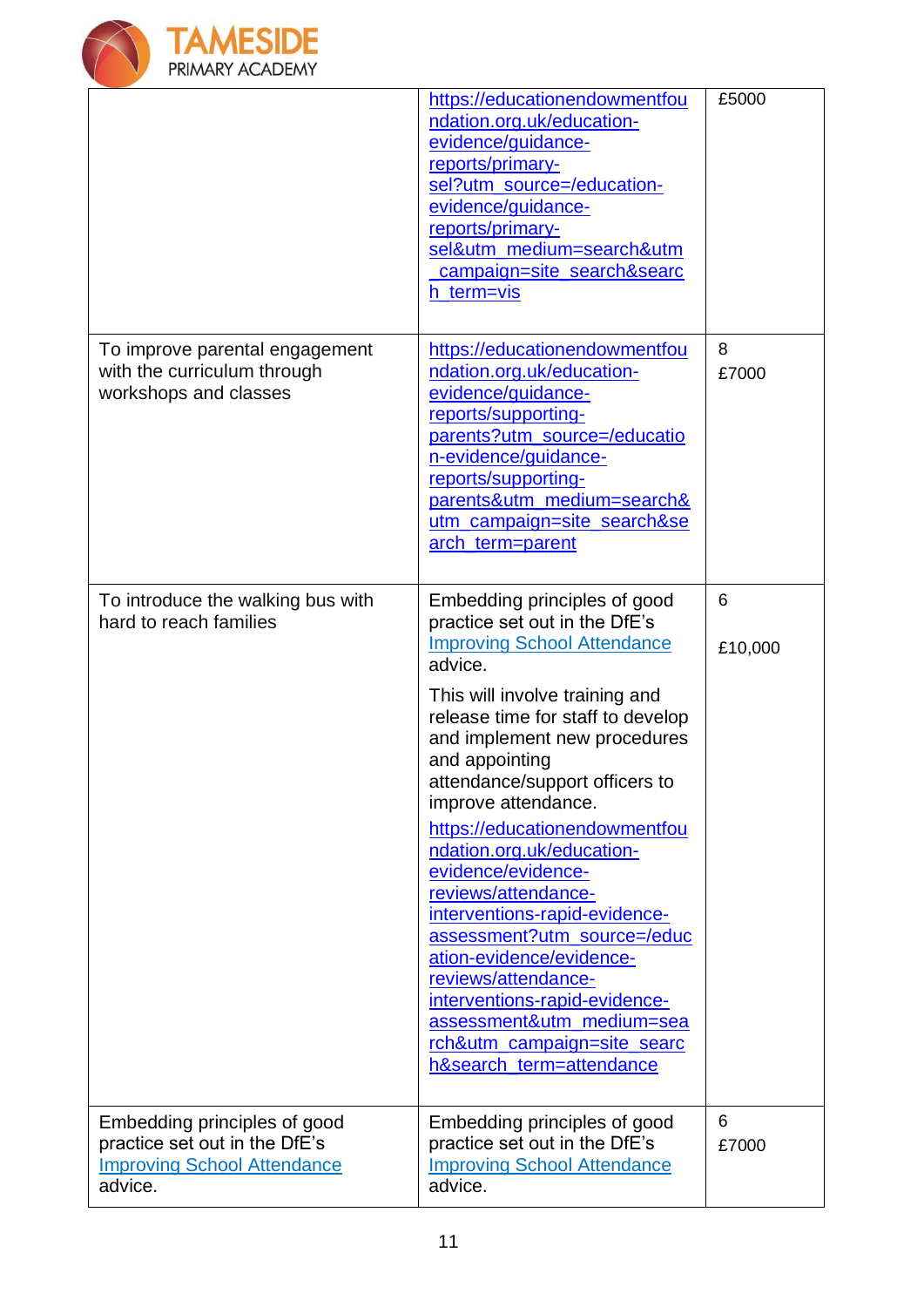

| Purchasing of resources to reward<br>attendance<br>Dojo 500 point incentives<br>Dojo 1000 point incentives | This will involve training and<br>release time for staff to develop<br>and implement new procedures<br>and appointing<br>attendance/support officers to<br>improve attendance.<br>https://educationendowmentfou<br>ndation.org.uk/education-<br>evidence/evidence-<br>reviews/attendance-<br>interventions-rapid-evidence-<br>assessment?utm_source=/educ<br>ation-evidence/evidence-<br>reviews/attendance-<br>interventions-rapid-evidence-<br>assessment&utm_medium=sea<br>rch&utm_campaign=site_searc<br>h&search_term=attendance |              |
|------------------------------------------------------------------------------------------------------------|---------------------------------------------------------------------------------------------------------------------------------------------------------------------------------------------------------------------------------------------------------------------------------------------------------------------------------------------------------------------------------------------------------------------------------------------------------------------------------------------------------------------------------------|--------------|
| Introduce Lego therapy                                                                                     | Children's SEMH and well<br>being has been adversely<br>effected during the pandemic                                                                                                                                                                                                                                                                                                                                                                                                                                                  | 5,8<br>£500  |
| NELI training and resources                                                                                | Speech and communication<br>interventions when taught early<br>and well have a positive impact<br>on the C and L of learners:<br><b>Phonics   Toolkit Strand  </b><br><b>Education Endowment</b><br><b>Foundation   EEF</b><br>https://educationendowmentfou<br>ndation.org.uk/education-<br>evidence/guidance-<br>reports/literacy-early-<br>years?utm_source=/education-<br>evidence/guidance-<br>reports/literacy-early-<br>years&utm_medium=search&ut<br>m campaign=site search&sear<br>ch_term=early%20reading                   | 4<br>£2000   |
| Contingency fund for acute issues.                                                                         | Based on our experiences and<br>those of similar schools to ours,<br>we have identified a need to set<br>a small amount of funding aside<br>to respond quickly to needs that<br>have not yet been identified.                                                                                                                                                                                                                                                                                                                         | All<br>£9712 |